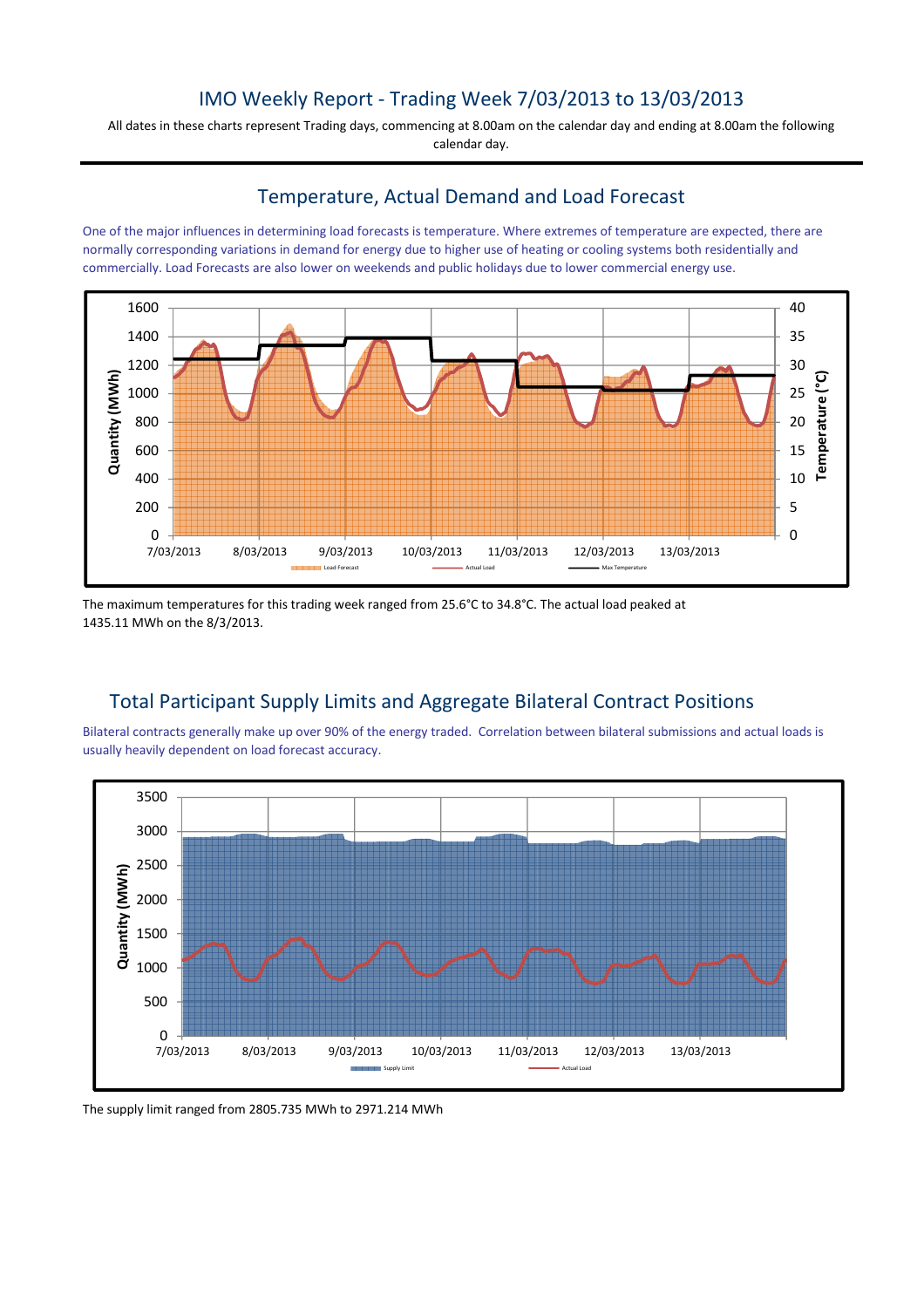#### Net Balancing Market Trades

Bilateral contracts and STEM trading are generally based on the forecast energy requirements of Participants. When the forecast requirements are higher or lower than the actual requirements for a day, this Market energy must be bought and sold in the balancing mechanism. This graph shows the estimated net balancing trades.



The majority of the balancing activity this week occurred within Balancing Supply. The maximum balancing demand for the week reached 52.728 MWh on the 11/3/2013. The maximum balancing supply for the week reached -221.921 MWh on the 8/3/2012.

# Total Traded Energy

This chart represents a comparison between the total net energy that is traded in Bilateral Contracts, the STEM and the balancing mechanism. Balancing Supply represents cases in which the total contract position is greater than the demand and customers must supply energy back to balancing. Balancing Demand represents cases in which the total contract position is less than the demand and customers must purchase energy from balancing.



Total balancing supply equalled -19327.62 MWh whereas total balancing demand equalled 601.22 MWh. The Total STEM Traded quantity was 23080.536 MWh, with the STEM Clearing Quantity ranging between 9.168 MWh and 130.807 MWh.